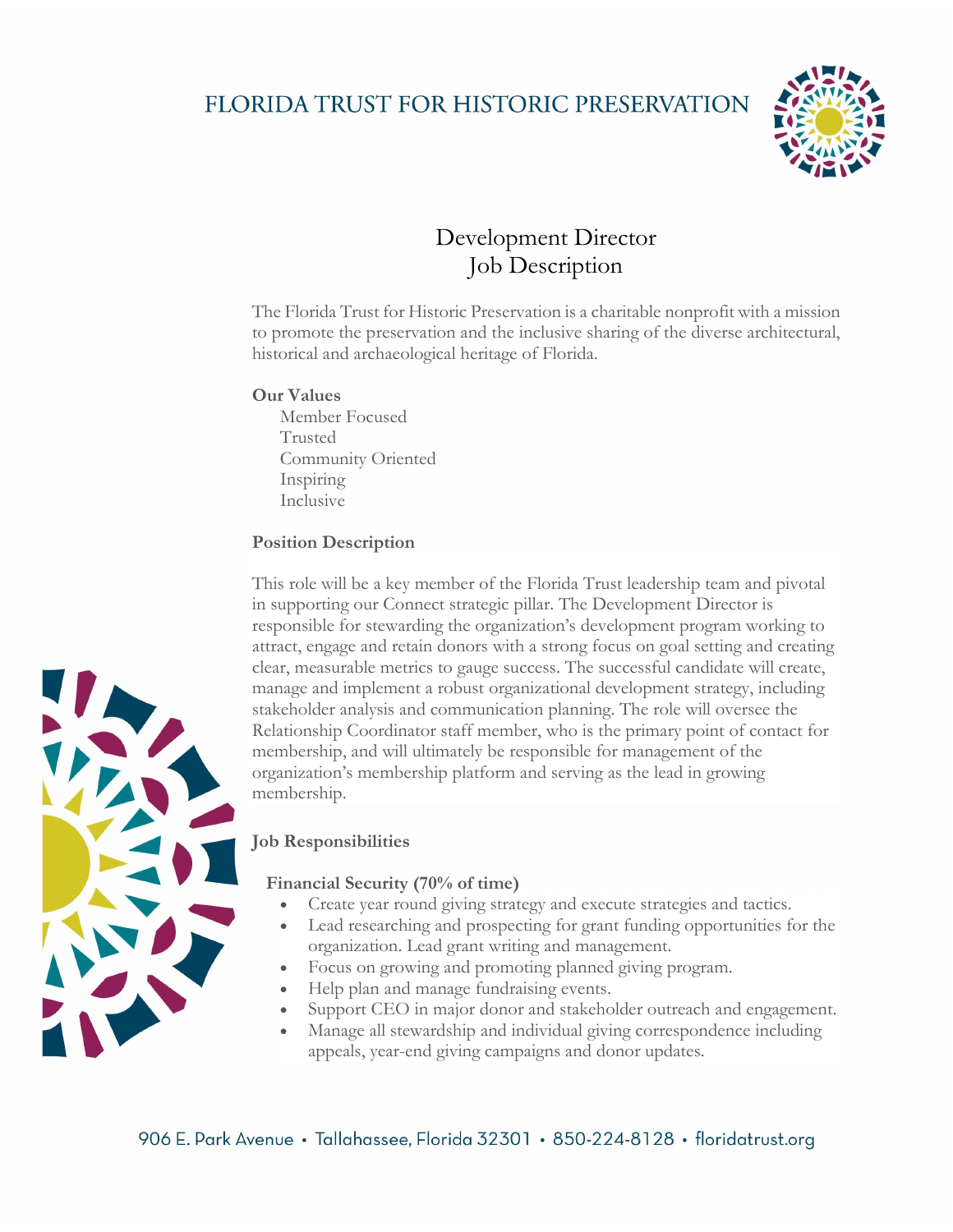# FLORIDA TRUST FOR HISTORIC PRESERVATION



### **Connect (20% of time)**

- Share the Florida Trust mission and its stories through managing messaging across platforms.
- Clearly define membership levels, and incentives for each, set communication cadence across all membership levels.
- Assure growth of membership with clear communications, utilizing metrics and providing timely reporting.

### **Organizational Excellence (10% of time)**

- Manage Relationship Coordinator.
- Prepare reports, assist with program budgeting, lead presentations for Board of Directors.

### **Position Requirements**

- Bachelor's Degree in business, marketing, communications or related
- Five to ten years of professional experience.
- Meaningful experience in organizational fundraising, excellent communicator, understanding of philanthropy and nonprofit sector.
- Demonstrable record of building and developing a fundraising infrastructure and strategy.
- Proven track record of closing five-figure gifts.
- Self motivated with strong organizational and time management skills, including an ability to prioritize and effectively manage multiple tasks in a fast-paced work environment.
- The ideal candidate will have an understanding and experience in historic preservation and working within a nonprofit environment.
- Strong communicator with ability to use storytelling to drive action.
- Committed to equity, diversity and inclusion.
- Excellent writing and editing skills with an eye for details.
- Technical skills: Proficiency with Microsoft Office, experience with membership platforms/donor databases a plus.
- Job type: Full time, salaried, health and dental insurance, 401(k) with company match, PTO
- Salary: \$58,000 to \$63,000
- Reporting to CEO & President